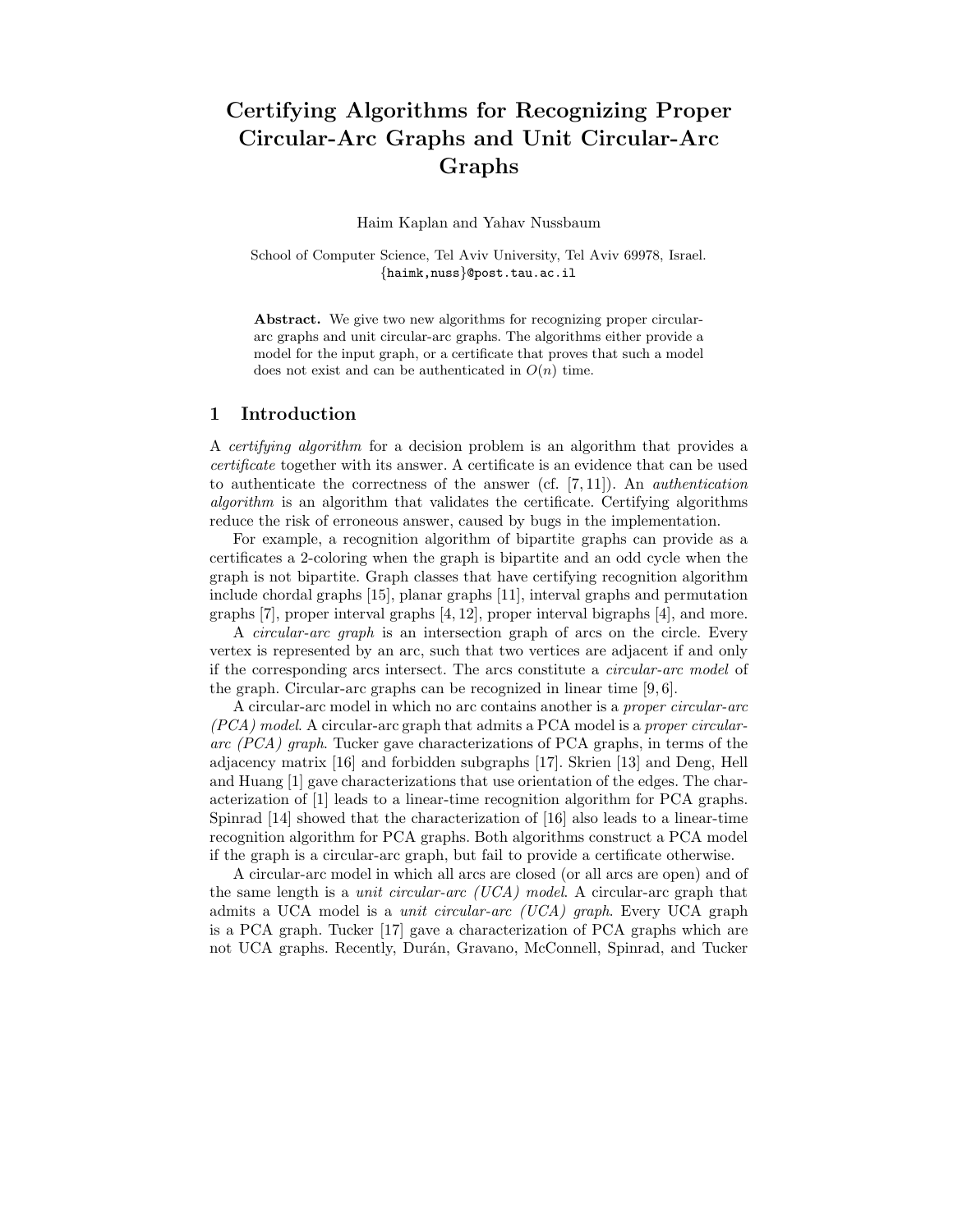[2] presented a quadratic recognition algorithm for UCA graphs, based on this characterization. This algorithm does not provide a certificate for its answer. Even more recently, Lin and Szwarcfiter [8] gave new characterization for UCA graphs based on the length of the arcs in a PCA model. This gave a linear-time algorithm that constructs a UCA model if the input is a UCA graph, but fails to provide a certificate otherwise.

Circular-arc graphs generalize interval graphs which are the intersection graphs of intervals on the line. Kratsch, McConnell, Mehlhorn, and Spinrad [7] gave a linear-time certifying algorithm for interval graphs.

Another related graph class is interval bigraphs. A bipartite graph with the bipartition  $(X, Y)$  is an interval bigraph, if it can be represented by intervals on the line, such that the interval of  $x \in X$  intersects the interval of  $y \in Y$  if and only if  $x$  and  $y$  are adjacent in the graph. Two intervals corresponding to two vertices in  $X$  or to two vertices in  $Y$ , may or may not intersect. An interval bigraph that have a model in which no arc contains another, is a proper interval bigraph. Hell and Huang [5] showed that the class of proper interval bigraphs, is exactly the class of the complements of co-bipartite PCA graphs. These graph classes are known to be equivalent to many other well known graph classes including bipartite permutation graphs, bipartite AT-free graphs and bipartite trapezoid graphs. Hell and Huang [4] also gave a simple linear-time certifying algorithm for recognizing proper interval bigraphs, which we use in our algorithm.

In this paper, we present characterizations for PCA graphs and UCA graphs which are based on [16, 17]. Those characterization leads to linear-time certifying algorithms for recognizing these classes of graphs. If the input graph is a member of the graph class, the algorithm provide the appropriate model for it. Otherwise, if the input graph is not a member of the graph class, we provide a certificate for this answer that can be authenticated in  $O(n)$  time, where n is the number of vertices in the graph. This time bound is better than the time bound of the recognition algorithm, so the certificate is a *strong certificate* [7].

# 2 Preliminaries

Let  $G(V, E)$  be a finite simple graph, and let  $n = |V(G)|$  and  $m = |E(G)|$ . The (closed) neighborhood of v is  $N[v] = \{v\} \cup \{u \mid vu \in E\}$ . For  $u, v \in V(G)$ , if  $uv \notin E(G)$  then we say that uv is a non-edge.

The sequence  $P = (v_1, v_2, \dots v_k)$  with  $v_i v_{i+1} \in E(G)$  is a path. If  $v_k v_1 \in E(G)$ then P is also a cycle. The sequence  $P = (v_1, v_2, \ldots v_k)$  with  $v_i v_{i+1} \notin E(G)$  is a co-path. If  $v_kv_1 \notin E(G)$  then P is also a co-cycle. The length of a path, or a co-path, P is denoted by  $|P|$ . A path, cycle, co-path or co-cycle in which all the vertices are distinct is simple.

A graph that can be partitioned into two independent sets is a bipartite graph. The complement of a bipartite graph is a *co-bipartite graph*.

To simplify we refer to the clockwise direction of the circle as right and to the counterclockwise direction of the circle as left, as we view them if we stand at the center of the circle.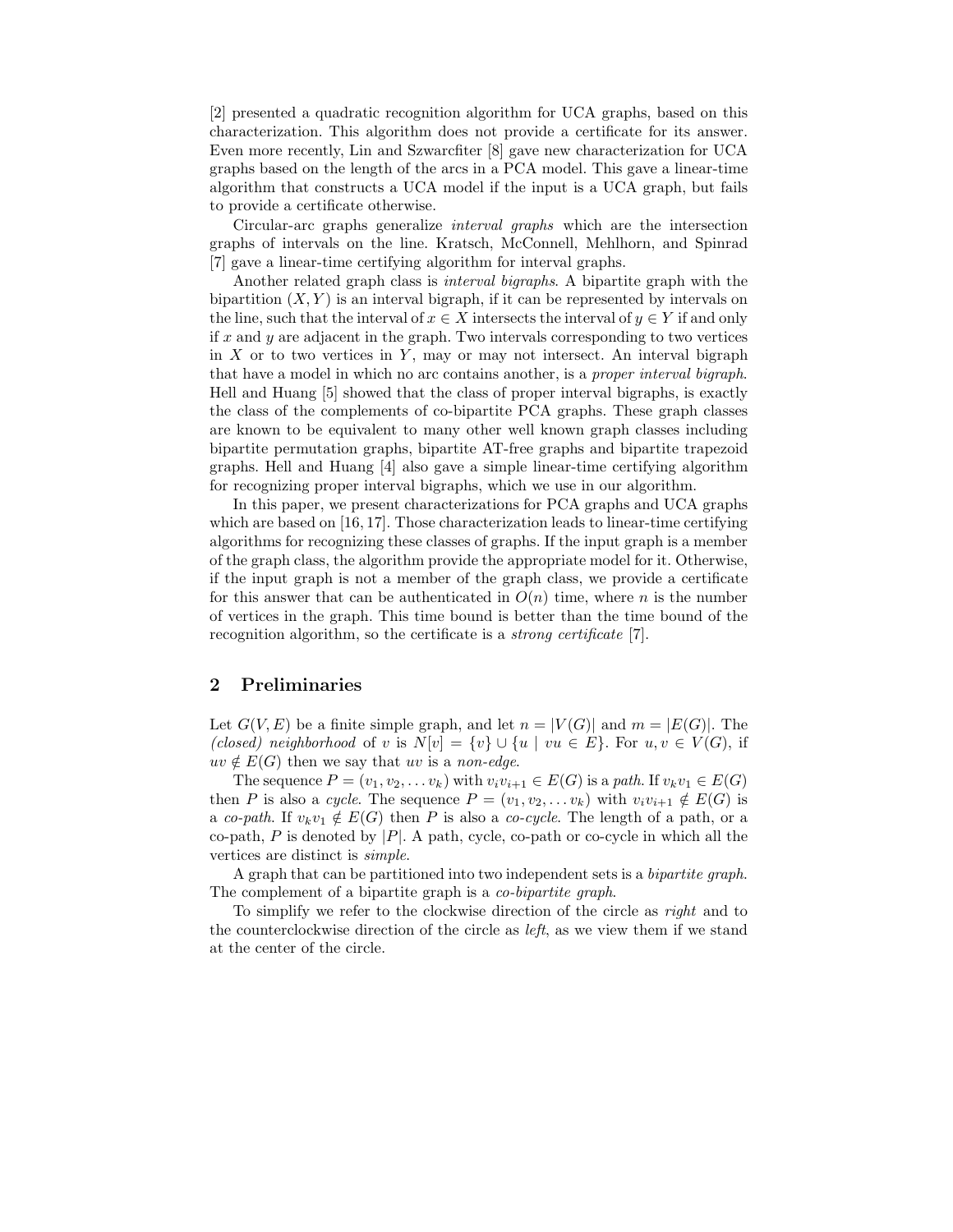Table 1. Intersection types of two arcs in circular-arc model by order of their endpoints.

| Endpoints order (left to right)  | Intersection type                              |
|----------------------------------|------------------------------------------------|
| $[\ell(x), r(y), \ell(y), r(x)]$ | $\hat{x}$ and $\hat{y}$ cover the circle       |
| $[\ell(x), \ell(y), r(x), r(y)]$ | $\hat{y}$ overlaps the right side of $\hat{x}$ |
| $[\ell(x), r(y), r(x), \ell(y)]$ | $\hat{x}$ overlaps the right side of $\hat{y}$ |
| $[\ell(x), r(x), \ell(y), r(y)]$ | $\hat{x}$ and $\hat{y}$ are nonadjacent        |
| $[\ell(x), \ell(y), r(y), r(x)]$ | $\hat{x}$ contains $\hat{y}$                   |
| $[\ell(x), r(x), r(y), \ell(y)]$ | $\hat{y}$ contains $\hat{x}$                   |

For a PCA graph G with a PCA model  $\varrho$ , every vertex  $v \in V(G)$  has an arc in  $\varrho$  with two endpoints. We denote the arc of v by  $\hat{v}$ , the left endpoint by  $\ell(v)$ and the right endpoint by  $r(v)$ .

Every pair of arcs  $\hat{x}$  and  $\hat{y}$  in  $\rho$  either *cover the circle, overlap,* or *nonadjacent.* Containment of arcs in a PCA model is impossible. If  $\hat{x}$  overlaps  $\hat{y}$  and covers  $r(y)$  then  $\hat{x}$  overlaps the right side of  $\hat{y}$ .

The *adjacency matrix* of a graph  $G$ , denoted by  $M(G)$ , has 1 in position  $(i, j)$  if  $v_i v_j \in E$ , and 0 otherwise. The *augmented adjacency matrix* of G is the adjacency matrix of G with 1's on the main diagonal, that is  $M^*(G) = M(G) + I$ , where I is the identity matrix. We refer to the row and column in  $M^*(G)$  that correspond to the vertex  $v$  as row  $v$  and column  $v$ .

A  $(0, 1)$ -matrix has the *consecutive-ones property* if its columns can be ordered so that in every row the 1's are consecutive. McConnell [10] gave a lineartime certifying algorithm for this property. A  $(0, 1)$ -matrix has the *circular-ones* property if its columns can be ordered so that in every row the 1's are circularly consecutive.

#### 2.1 Representation

The desired graph representation for certifying algorithms on graphs is discussed in [7]. We use, as [7], ordered adjacency list representation of graphs. This representation allow us to get the list of neighbors of a given vertex in constant time, and to certify adjacency of two vertices in constant time. An edge is certified by its location in the ordered adjacency list. A non-edge is certified by the location in the adjacency list of the edge that would be its predecessor, if the non-edge was an edge. To collect the locations of  $O(n)$  edges and non-edges, we radix sort them, and scan the sorted list together with the adjacency lists of the graph. The running time for this sort and scan is  $O(m + n)$ .

We represent a PCA model by a cyclic order of the endpoints. The  $2n$  endpoints in the model are indexed according to their ranks in the order, starting at any arbitrary endpoint and going right. Each arc has the indices of its two endpoints. The type of intersection between two arcs can be determined, in constant time, by the order of their endpoints [3] (see Table 1). A unit circular-model obey length constraint, so the exact location of the endpoints on the circle is required.

We represent  $(0, 1)$ -matrices in a sparse way, similar to the representation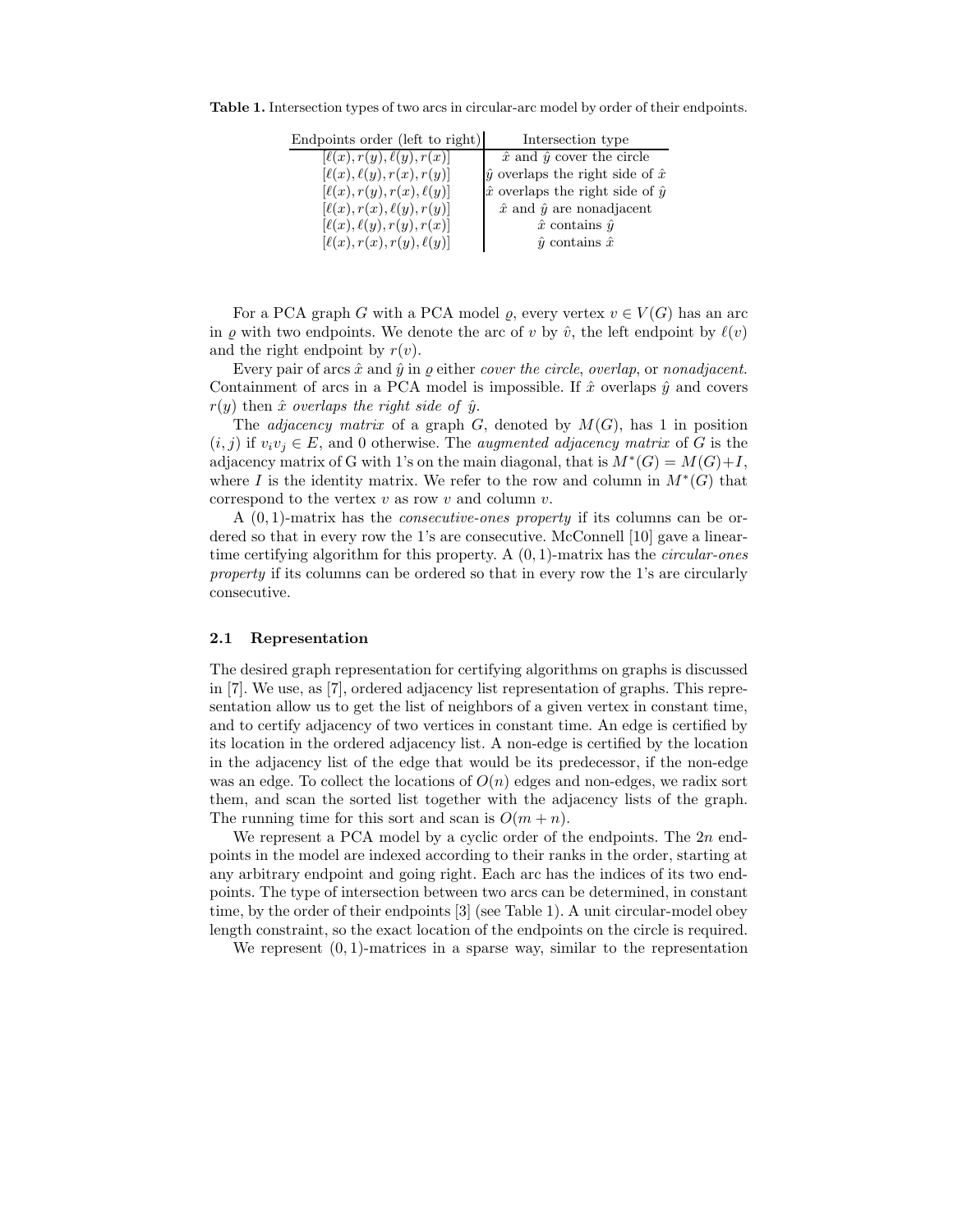of graphs by ordered adjacency lists. This representation allows algorithms that process matrices to run in time proportional to the number of 1's in the matrix. For  $M^*(G)$  the number of 1's is  $O(m+n)$ .

## 3 Characterization of Proper Circular-Arc Graphs

We define an *incompatibility graph* for PCA graphs, in a way similar to the definitions of incompatibility graphs for the consecutive-ones property [10] and for permutation graphs [7], as follows.

Let  $\varrho$  be a PCA model of G, and  $v_0$  be a vertex in G. We start at  $r(v_0)$  and traverse the circle to the right, we get a traversal ordering  $(v_0, v_1, \ldots, v_{n-1})$  of the vertices according to the order in which we meet their right endpoints. This ordering defines a *traversal order relation*  $R = \{(v_i, v_j) \mid i < j\}.$ 

The following holds for any PCA model of G. For every  $x, y \in V(G)$ ,  $(x, y)$ and  $(y, x)$  cannot both appear in the same traversal order relation. We say that  $(x, y)$  is incompatible with  $(y, x)$ . For every  $w \in V(G)$ , the right endpoints of all the vertices in  $N[w]$  must be consecutive around the circle. Assume that  $v_0 \notin N[w]$ . Then, in a traversal ordering that starts with  $v_0$  the vertices of  $N[w]$ must be consecutive. Therefore, if  $x, z \in N[w]$  and  $y \notin N[w]$ , the vertex y cannot be between x and z. So  $(x, y)$  and  $(y, z)$  are incompatible, with w as a witness. Assume that  $v_0 \in N[w]$ , now the vertices of  $N[w]$  are not necessarily consecutive in a traversal ordering that starts with  $v_0$ , because it might be that  $v_{n-1}$  is also in N[w]. But  $V(G) - N[w]$  must be consecutive in this ordering, so if  $x, z \notin N[w]$ and  $y \in N[w]$  then  $(x, y)$  and  $(y, z)$  are incompatible, with w as a witness.

The incompatible pairs define the *incompatibility graph*  $IC(G; v_0)$  of G with starting vertex  $v_0$ . The vertex set of  $IC(G; v_0)$  is  $\{(x, y) | x, y \in V(G), x \neq y\}.$ The edge set of  $IC(G; v_0)$  are edges of the forms  $(x, y)(y, x), (x, y)(y, z)$  such that  $x, z \in N[w], y \notin N[w]$  for some  $w \notin N[v_0]$  and  $(x, y)(y, z)$  such that  $y \in N[w],$  $x, z \notin N[w]$  for some  $w \in N[v_0]$ .

The definition of  $IC(G; v_0)$  is analogous to the definition of the incompatibility graph for the consecutive-ones property  $IC(M)$ , presented by McConnell [10]. Since a consecutive-ones ordering is linear, we do not need a starting point to define  $IC(M)$ . The edge set of  $IC(M)$  are  $(x, y)(y, x)$ , for every pair of columns x and y, and  $(x, y)(y, z)$  such that there is a row w, with ones in the column of  $x, z$  but not in the column of  $y$ .

**Theorem 1.** Let G be a PCA graph. For any  $v_0 \in V(G)$ , the incompatibility qraph  $IC(G; v_0)$  is bipartite.

*Proof.* Let  $\varrho$  be a PCA model of G. Let  $v_0 \in V(G)$  and let R be the traversal order relation defined by the traversal ordering of  $\rho$  that starts with  $v_0$ . The relation R is made of vertices of  $IC(G; v_0)$ . The relation R cannot have any incompatible pairs, so the vertices of R are an independent set in  $IC(G; v_0)$ . Let  $\varrho'$  be a PCA model of G that is obtained by replacing the right and left directions of  $\varrho$ . Let R' be the traversal order relation defined by the traversal ordering of  $\varrho'$ starting with  $v_0$ . Any vertex in  $IC(G; v_0)$  that is not in R is in R'. The vertices of R' are also an independent set, and therefore  $IC(G; v_0)$  is bipartite.  $\Box$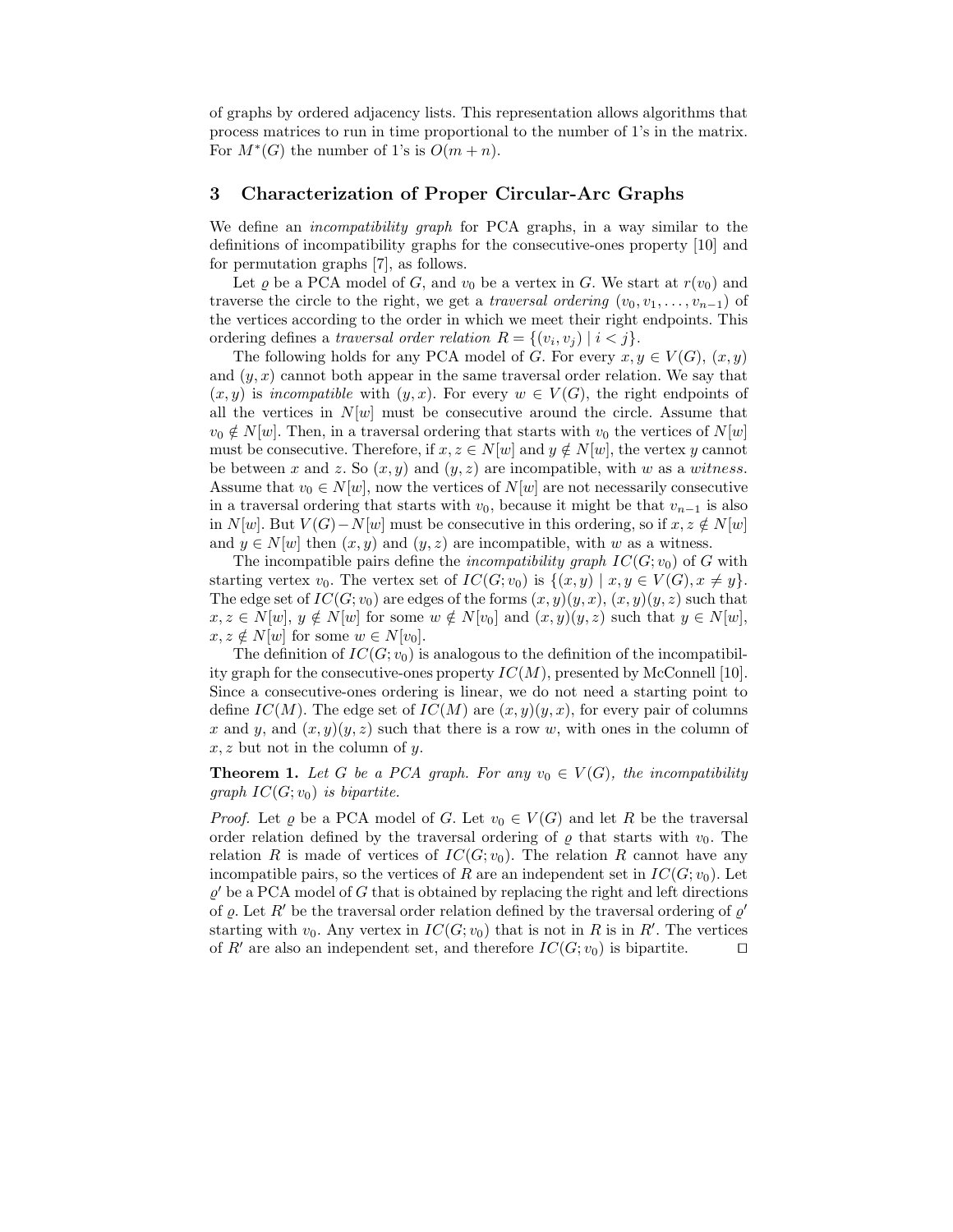To certify that G is not a PCA graph we can provide an odd cycle in one of its incompatibility graphs. We do so without explicitly constructing the entire incompatibility graph, since the size of this graph might be as large as  $\Theta(n^4)$ . Note that  $IC(G; v_0)$  might be bipartite even when G is not a PCA graph.

# 4 Certifying Algorithm for Proper Circular-Arc Graphs

Our certifying algorithm for PCA graphs consists of two cases, depending on whether  $G$  is co-bipartite or not. We begin the algorithm by deciding whether  $G$ is co-bipartite. If  $G$  is co-bipartite, then it is covered by two cliques. At least one of those cliques should cover half of  $V(G)$ , so  $m \geq \frac{n}{2}(\frac{n}{2}-1)$ . If this inequality does not hold then G is not co-bipartite. Otherwise,  $m = \Theta(n^2)$ , and we check if  $\overline{G}$  is bipartite in  $O(n^2) = O(m)$  time.

#### 4.1 The Complement of G is Not Bipartite

In the case where G is not co-bipartite, Tucker  $[16]$  showed that G is a PCA graph if and only if  $M^*(G)$  has the circular-ones property.

To check if  $\dot{M}^*(G)$  has the circular-ones property, we use the following reduction of [16] from testing this property to testing the consecutive-ones property. Let  $M_1$  be a  $(0, 1)$ -matrix. Fix a column j. Form the matrix  $M_2$  by complementing those rows with 1 in column j of  $M_1$ . Then  $M_1$  has the circular-ones property if and only if  $M_2$  has the consecutive-ones property.

Let  $v_0$  be a vertex of minimum degree in G. To perform the reduction stated above in linear time, we complement the rows of  $\overline{M}^*(G)$  which have one in the column of  $v_0$ . Since the degree of  $v_0$  is  $O(m/n)$ , we complement  $O(m/n)$  rows. It takes  $O(n)$  time to complement a row so we perform the entire reduction in  $O(m)$  time. We denote by M the new matrix that we obtain.

After the reduction we run the certifying algorithm of McConnell [10] to test if M has the consecutive-ones property. If M has a consecutive-ones ordering, we order the columns of  $M^*(G)$  in the same way, to get a circular-ones ordering for  $M^*(G)$ . Tucker [17] showed an algorithm to produce a PCA model of G from a this ordering that can be implemented in  $O(n+m)$  time.

If  $M$  does not have the consecutive-ones property, then the algorithm of [10] produces a certificate for this fact. This certificate is an odd cycle  $C$  of length at most  $n+2$  in the incompatibility graph  $IC(M)$ . Next, we show that all edges of C exist in  $IC(G; v_0)$  so C is also an odd cycle in  $IC(G; v_0)$ .

Edges of C in  $IC(M)$  have one of two forms. Edges of the form  $(x, y)(y, x)$ always exist in  $IC(G; v_0)$ . Consider an edge  $(x, y)(y, z)$  with a witness w, where w is a row in  $M$  such that the columns of  $x$  and  $z$  have 1 in this row, but the column of y has 0 in it. If  $w \notin N[v_0]$  then the row of w in M is the same as in  $M^*(G)$ . So,  $x, z \in N[w]$  while  $y \notin N[w]$  and therefore  $(x, y)(y, z)$  is an edge of  $IC(G; v_0)$ , with vertex  $w \notin N[v_0]$  as a witness. Otherwise, if  $w \in N[v_0]$ , then the row of w in M is the complement of the row of w in  $M^*(G)$ . So,  $y \in N[w]$  while  $x, z \notin N[w]$  and therefore  $(x, y)(y, z)$  is an edge of  $IC(G; v_0)$ , with vertex  $w \in N[v_0]$  as a witness.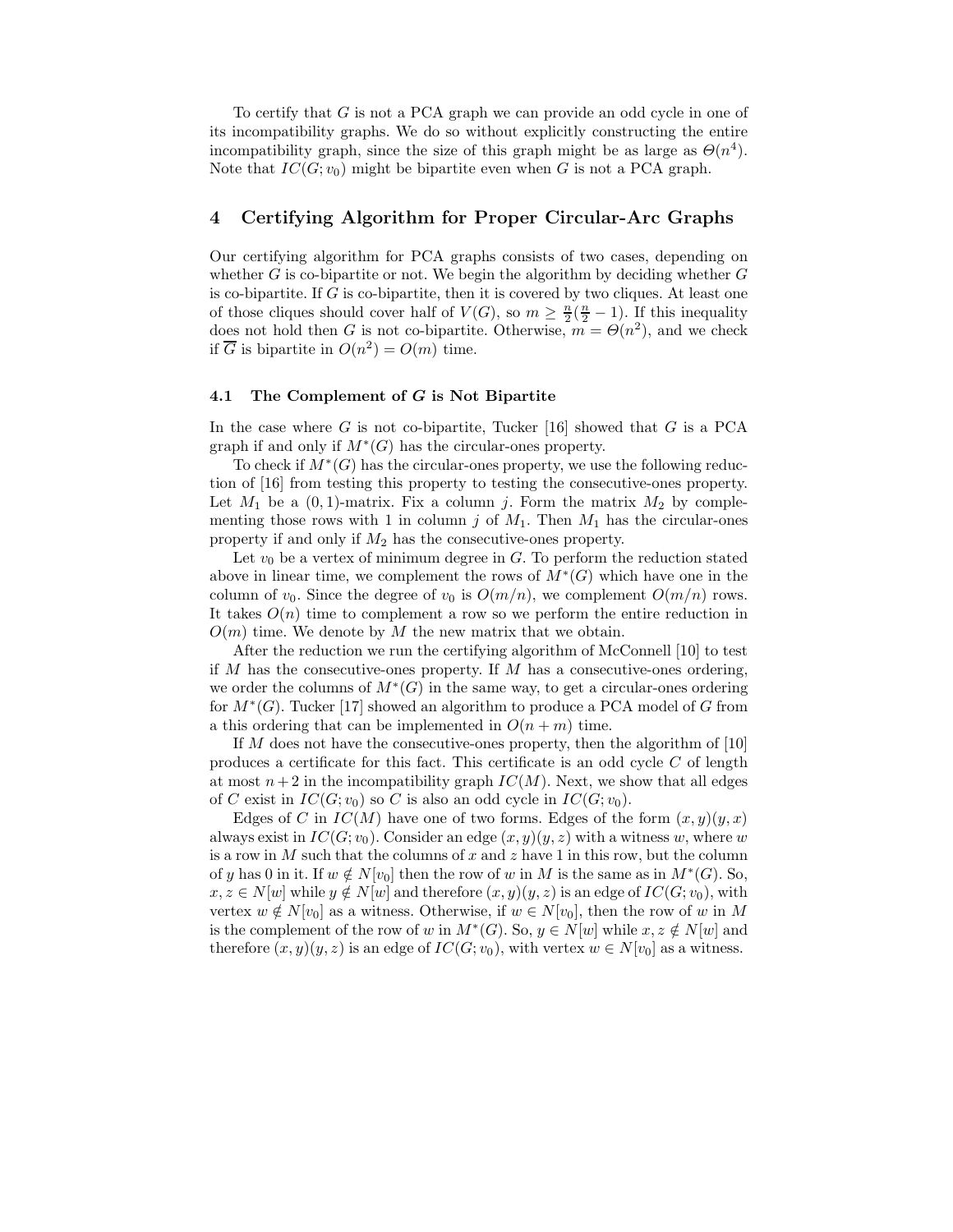

Fig. 1. Forbidden subgraphs.

We provide the odd cycle C in  $IC(G; v_0)$ , together with  $v_0$  as a certificate. To complete the certificate, we need to add a certificate for all edges and nonedges of G that are involved in it. For an edge  $(x, y)(y, z)$  with a witness w in  $IC(G; v_0)$ , we need to provide a certificate for the edges or non-edges  $xw, yw, zw$ and  $wv_0$  in G. The length of the cycle in  $IC(G; v_0)$  is  $O(n)$ , and thus there are  $O(n)$  edges or non-edges to certify.

### 4.2 The Complement of G is Bipartite

In this case, when  $G$  is co-bipartite, we use the following forbidden subgraphs characterization of Tucker [17].

**Theorem 2.** [17] Let G be a graph. If  $\overline{G}$  contains an induced even cycle of length  $\geq 6$  or one of the graphs in Fig. 1, then G is not a PCA graph.

A co-bipartite graph G is a PCA graph if and only if  $\overline{G}$  is a proper interval bigraph [5]. So, we use the certifying algorithm for recognizing proper interval bigraph of Hell and Huang [4] on G. Note that the graphs in Theorem 2 are exactly the graphs that the certifying algorithm for recognizing proper interval bigraphs [4] uses as certificates.

The graph G is covered by two cliques, one of those two cliques must cover at least  $n/2$  of the vertices of G, therefore  $m = \Theta(n^2)$ . So we can produce  $\overline{G}$ from G in  $O(n^2) = O(m)$  time.

If  $\overline{G}$  is an interval bigraph, we get a model for it, and we use an algorithm of Hell and Huang  $[5]$  to construct a PCA model of G, from this model. Otherwise, we have one of graphs in Theorem 2 as a certificate. For a graph of Fig. 1, we use its complement to certify that  $G$  is not a PCA graph.

If we have an induced even cycle of length  $\geq 6$  as a certificate that  $\overline{G}$  is not a proper interval bigraph, we transform it into an odd cycle in an incompatibility graph of G. We do so for two reasons. First, a straightforward authentication of an even length cycle takes  $O(m + n)$  time, while authentication of an odd cycle in an incompatibility graph takes  $O(n)$  time. Second, we reduce the number of cases that the authentication algorithm has to deal with, since it has to verify an odd cycle in an incompatibility graph in the case where  $G$  is not co-bipartite.

Let  $C = (x_0, x_1, \ldots, x_{2r-1})$  be an even induced cycle in  $\overline{G}$ . For every  $i =$  $0, \ldots, 2r-1$ , and for every  $j \neq i \pm 1$ , we have that  $(x_i, x_j) \in E(G)$ , where the subscripts of the vertices are modulo  $2r$ . We find an odd cycle in the incompatibility graph  $IC(G; x_1)$ .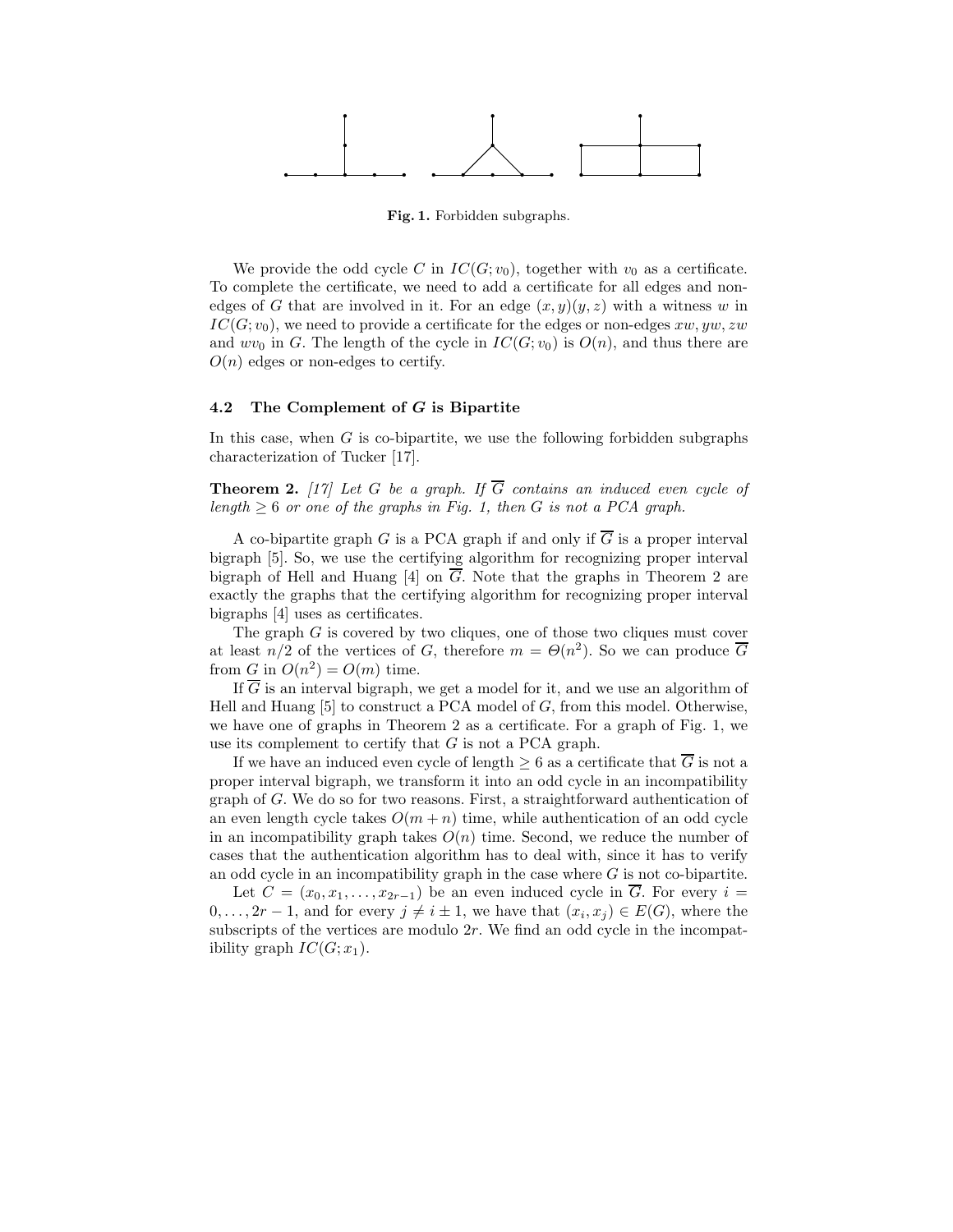If r is even, we start the cycle in  $IC(G; x_1)$  with  $(x_0, x_r)$ . From the vertex  $(x_i, x_j)$  in the cycle, we continue to  $(x_j, x_{i+2})$ . We can use  $x_{i+1}$  as a witness for the edge  $(x_i, x_j)(x_j, x_{i+2})$ , since if we start with  $(x_0, x_r)$ , we always have  $x_{i+1} \in N[x_1]$  and  $x_i, x_{i+2} \notin N[x_{i+1}]$  while  $x_j \in N[x_{i+1}]$ . After r edges we get to  $(x_r, x_0)$ , we add an edge  $(x_r, x_0)(x_0, x_r)$  to complete an odd cycle of length  $r+1$ .

If r is odd, we start the cycle in the incompatibility graph in  $(x_0, x_{r+1})$  and continue in the same way. After r edges we get back to  $(x_0, x_{r+1})$ , and we have odd cycle of length r.

Building the cycle in the incompatibility graph  $IC(G; x_1)$ , together with certificate for all the edges in it takes  $O(n^2) = O(m)$  time.

#### 4.3 The Certificate and the Authentication Algorithm

The certificate of the recognition algorithm is either a PCA model of  $G$ , an odd cycle in an incompatibility graph  $IC(G; v_0)$ , or one of the graphs of Fig. 1 as an induced subgraph of  $\overline{G}$ . If we got a PCA model for G, then G is a PCA graph. For the other certificates, G is not a PCA graph by Theorem 1 or Theorem 2.

To authenticate a PCA model we first authenticate that the model is a circular-arc model of  $G$ , this step is described by McConnell [9]. The model is a PCA model only if no arc is contained in another, we check this for every pair of adjacent vertices by checking the order of their endpoints (see Table 1). The size of this certificate is  $O(n)$  and the time to authenticate it is  $O(n + m)$ .

To authenticate an odd cycle in an incompatibility graph  $IC(G; v_0)$ , we first verify that it has an odd length not larger then  $n + 2$ . Then, we verify that the certificate is indeed a cycle. We also verify that each edge of the cycle belongs to  $IC(G; v_0)$ , by checking that every edge is either of the form  $(x, y)(y, x)$  or has a valid witness. The size of the cycle is  $O(n)$  and validating it takes  $O(n)$  time.

If the certificate is one of the graphs of Fig. 1, we verify that every edge exists in the certificate if and only if it exists in the graph. The size of each of these graphs is  $O(1)$ , and hence the authentication time is also  $O(1)$ .

When the algorithm found that  $G$  is not a PCA graph, both possible certificates can be authenticated in  $O(n)$  time and therefore are strong certificates.

# 5 Characterization of Unit Circular-Arc Graphs

In this section we present the structure theorem of Tucker [17] for UCA graphs together with some relaxations of it that we use. Let G be a PCA graph with a PCA model  $\rho$ . Every PCA graph has a PCA model in which no pair of arcs covers the circle [17, 3]. In fact, the algorithm of Sect. 4 never constructs a model with a pair of arcs that covers the circle. Thus, in this section we assume that  $\varrho$ does not contain a pair of arcs that covers the circle.

Let  $C = (x_0, \ldots, x_{p-1})$  be a simple cycle in G, such that for  $i = 1, \ldots, p-1$ , the arc  $\hat{x}_i$  overlaps the right side of  $\hat{x}_{i-1}$ , and the arc  $\hat{x}_0$  overlaps the right side of  $\hat{x}_{p-1}$ , in  $\varrho$ . We call such a cycle C, a *bounding cycle*. Assume that we traverse the cyclic list of endpoints of  $\varrho$ , starting immediately after  $\ell(x_0)$ , going right to  $r(x_0)$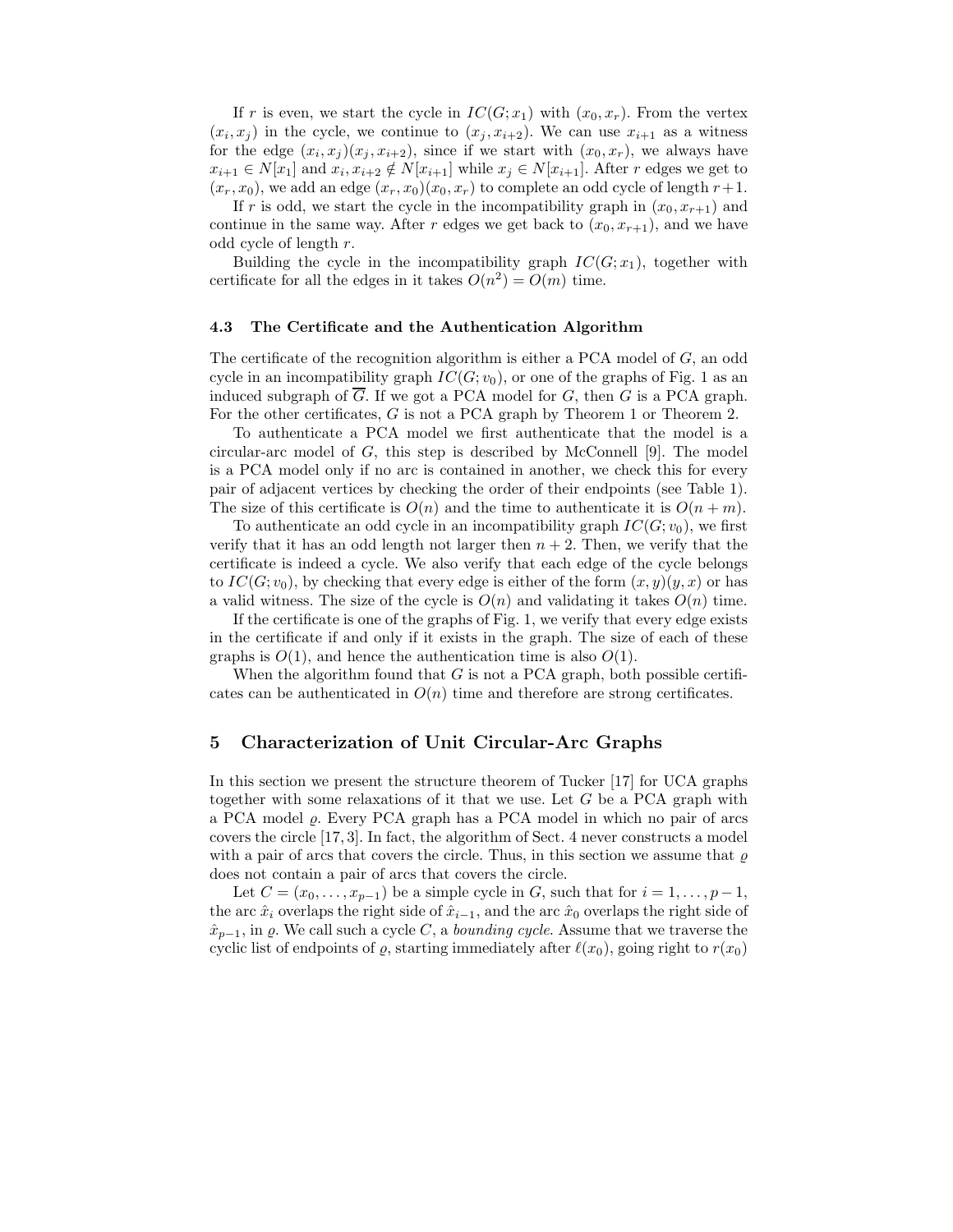

Fig. 2. Bounding cycle with ratio 5/2 Fig. 3. Bounding co-cycle with ratio 5/2

and continuing from  $r(x_i)$  to  $r(x_{i+1})$ . We call the list of endpoints obtained this way the walk of C. The number of times that C goes around the circle is the number of times that the walk of C hits  $\ell(x_0)$ , we denote this number by  $t(C)$ . The ratio of C, denoted by  $p(C)$ , is  $|C|/t(C)$ . See Fig. 2. We call C a minimum bounding cycle if there is no other bounding cycle C' with  $p(C') < p(C)$ . We denote a minimum bounding cycle by  $C^m$ . If the union of the arcs in  $\varrho$  does not cover the circle, then there are no bounding cycles. In this case, we let  $p(C^m) = \infty$ .

Let  $I = (y_0, \ldots, y_{p-1})$  be a simple co-cycle in G. We call I a bounding cocycle. We define the walk of  $I$  as we define it for bounding cycles. To compute  $t(I)$ , the number of times that I goes around the circle, we add 1 to the number of times that the walk of I hit  $\ell(y_0)$ , to count also the last partial turn. The ratio of I, denoted by  $p(I)$ , is  $|I|/t(I)$ . See Fig. 3. We call I a maximum bounding cocycle if there is no other bounding co-cycle I' with  $p(I') > p(I)$ . We denote a maximum bounding co-cycle by  $I^M$ .

The circumference of a UCA model of closed arcs with a bounding cycle C can be at most  $p(C)$ . On the other hand, the circumference of a UCA model with a bounding co-cycle I must be strictly greater than  $p(I)$ . So for any UCA model  $p(I^M) < p(C^m)$ . The following theorem shows that this condition is also sufficient. Furthermore, the bounds do not depend on the specific model.

**Theorem 3.** [17] A PCA graph G is also a UCA graph if and only if for any PCA model of G with no pair of arcs that cover the circle,  $p(I^M) < p(C^m)$ .

Given a PCA model  $\rho$ , the algorithm of Durán et al. [2] finds a minimum bounding cycle and a maximum bounding co-cycle that start from a certain arc in the model. To do so in linear time they use complicated data structures.

We relax the definitions of a bounding cycle and a bounding co-cycle, in two ways, in order to get a simple implementation. First, we allow repetitions of vertices. Second, we use paths instead of cycles.

Let  $P = (x_0, \ldots, x_{p-1})$  be a path of vertices in G, not necessarily simple, such that for  $i = 1, \ldots, p - 1$ , the arc  $\hat{x}_i$  overlaps the right side of  $\hat{x}_{i-1}$ , in  $\varrho$ . The path  $P$  is a *bounding path*. We define the *walk* of  $P$  and count the number of times that P goes around the circle, denoted by  $t(P)$ , in the same way as we do it for bounding cycles. The ratio of P is  $p(P) = |P|/t(P)$ . Note that since a bounding path is not necessarily a cycle, it might be that  $t(P) = 0$ , in this case we assume that  $p(P) = \infty$ .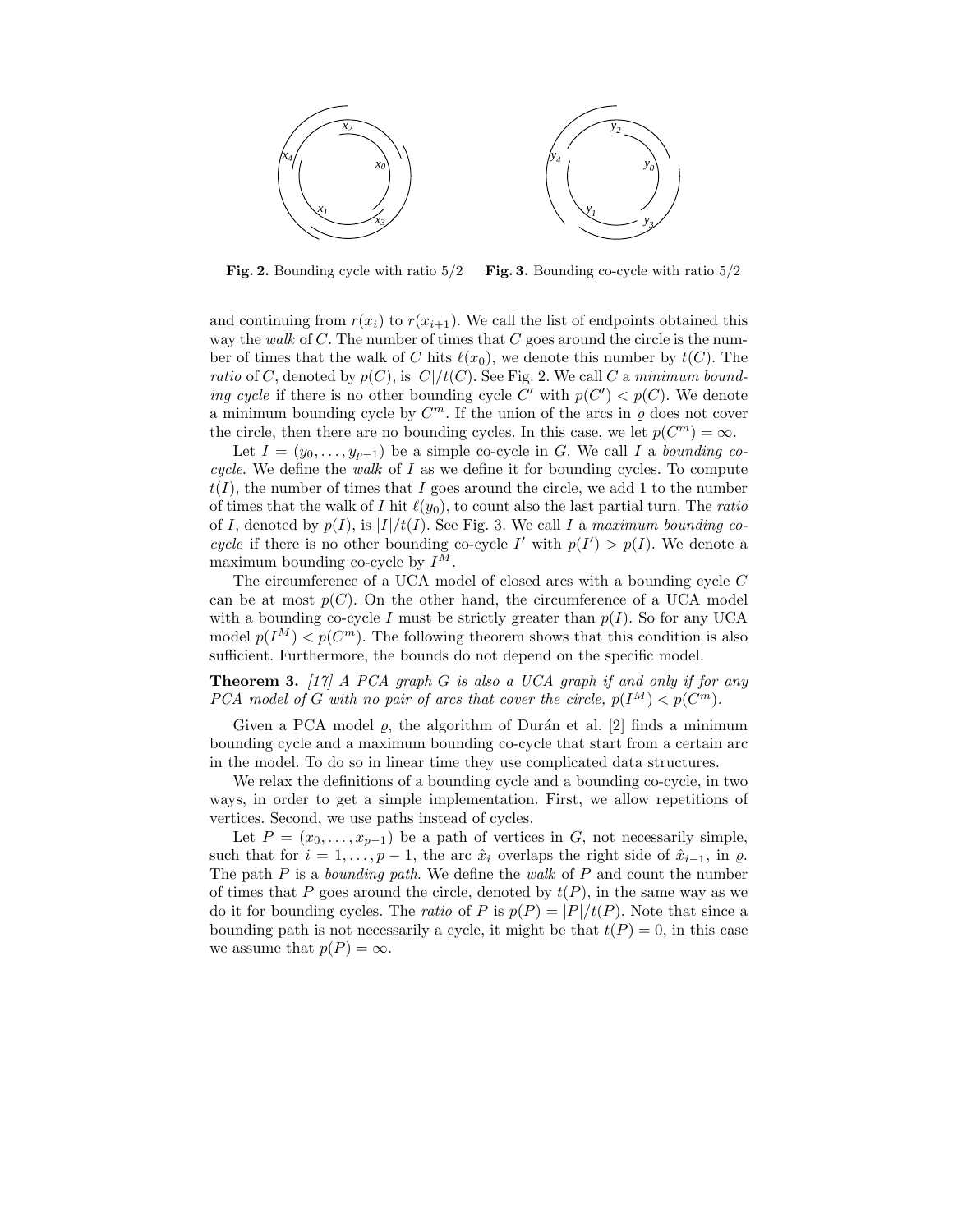Let  $Q = (y_0, \ldots, y_{p-1})$  be a (not necessarily simple) co-path of vertices in G. We call  $Q$  a *bounding co-path*. We define the *walk* of  $Q$  and count the number of times that Q goes around the circle, denoted by  $t(Q)$ , in the same way as we do it for bounding co-cycles. The *ratio* of Q is  $p(Q) = |Q|/t(Q)$ .

# 6 Certifying Algorithm for Unit Circular-Arc Graphs

Every UCA graph is a PCA graph, so we start by testing whether  $G$  is a PCA graph using the algorithm of Sect. 4. If  $G$  is not a PCA graph then it is also not a UCA graph, and the algorithm of Sect. 4 certifies that. Otherwise, if G is a PCA graph then we have a PCA model of it which we denote by  $\rho$ . As in Sect. 5, we assume that there is no pair of arcs in  $\rho$  that covers the circle.

We generate bounding paths and bounding co-paths in  $\rho$ , which are simple to find. Then, we show that we can find from this set of bounding paths and co-paths a minimum bounding cycle and a maximum bounding co-cycle. We compare the ratios of the minimum bounding cycle and maximum bounding co-cycle, and use Theorem 3 to decide whether G is a UCA graph.

It can be shown that a PCA graph with a dominating vertex or a PCA graph that has a PCA model in which the union of the arcs does not cover the circle, is a UCA graph. Therefore, we assume that  $G$  does not contain any dominating vertex and that the union of arcs in  $\rho$  covers the circle.

To obtain a certificate when G is a UCA graph, we use the algorithm of  $[8]$ to find a UCA model for G. Note, that the first two steps of [8] are to find a PCA model of G and to eliminate pairs of arcs that cover the circle. Thus, the implementation of [8] can be simplified by using the algorithm in Sect. 4.

The algorithm of [2] iteratively looks for the minimal bounding cycle and maximal bounding co-cycle that starts with every vertex in the graph. This is not necessary since the bounding cycles and bounding co-cycles are cyclic, so we only need to start from one of their vertices, not from all of them. Furthermore, we show that for every vertex  $v \in V(G)$ , we can start only from vertices in  $N[v]$ .

Let  $C^m = (x_0, \ldots, x_{p-1})$  be a minimum bounding cycle in a PCA model, and let  $I^M = (y_0, \ldots, y_{q-1})$  be a maximum bounding co-cycle. Let v be any fixed vertex in  $V(G)$ . The arcs of  $C<sup>m</sup>$  covers the circle at least once, so there must be an arc  $\hat{x}_i$  that overlaps  $\hat{v}$ . Because  $C^m$  is a cycle, we may assume that  $\hat{x}_i$  is  $\hat{x}_0$ , hence,  $x_0 \in N[v]$ . Assume that v is not adjacent to any vertex of  $I^M$ , we can add v to  $I^M$  and get a bounding co-cycle I, with  $t(I) = t(I^M)$  and  $|I| = |I^M|+1$ , and therefore  $p(I) > p(I^M)$ , contradicting the fact that  $I^M$  is maximum. Because  $I^M$  is a co-cycle, we may assume that  $y_0 \in N[v]$ .

For a particular vertex  $u$ , we find  $n$  bounding paths, of lengths 1 to  $n$ , each starting with u, using the following greedy algorithm. Let  $u_0 = u$ . We start with  $P_1 = (u_0)$  as a bounding path with  $t(P_1) = 0$ . For  $i = 1, ..., n-1$ , we generate  $P_{i+1} = (u_0, \ldots, u_i)$  by adding to  $P_i$  the vertex  $u_i$ , where  $\ell(u_i)$  is the rightmost left endpoint covered by the arc  $\hat{u}_{i-1}$ . Such a vertex  $u_i$  exists since the circle is covered by the union of all arcs. We let  $t(C_i) = t(C_{i-1}) + 1$ , if the arc  $\hat{u}_i$  covers  $\ell(u_0)$ , and otherwise  $t(C_i) = t(C_{i-1})$ . We stop after generating  $P_n$ . We represent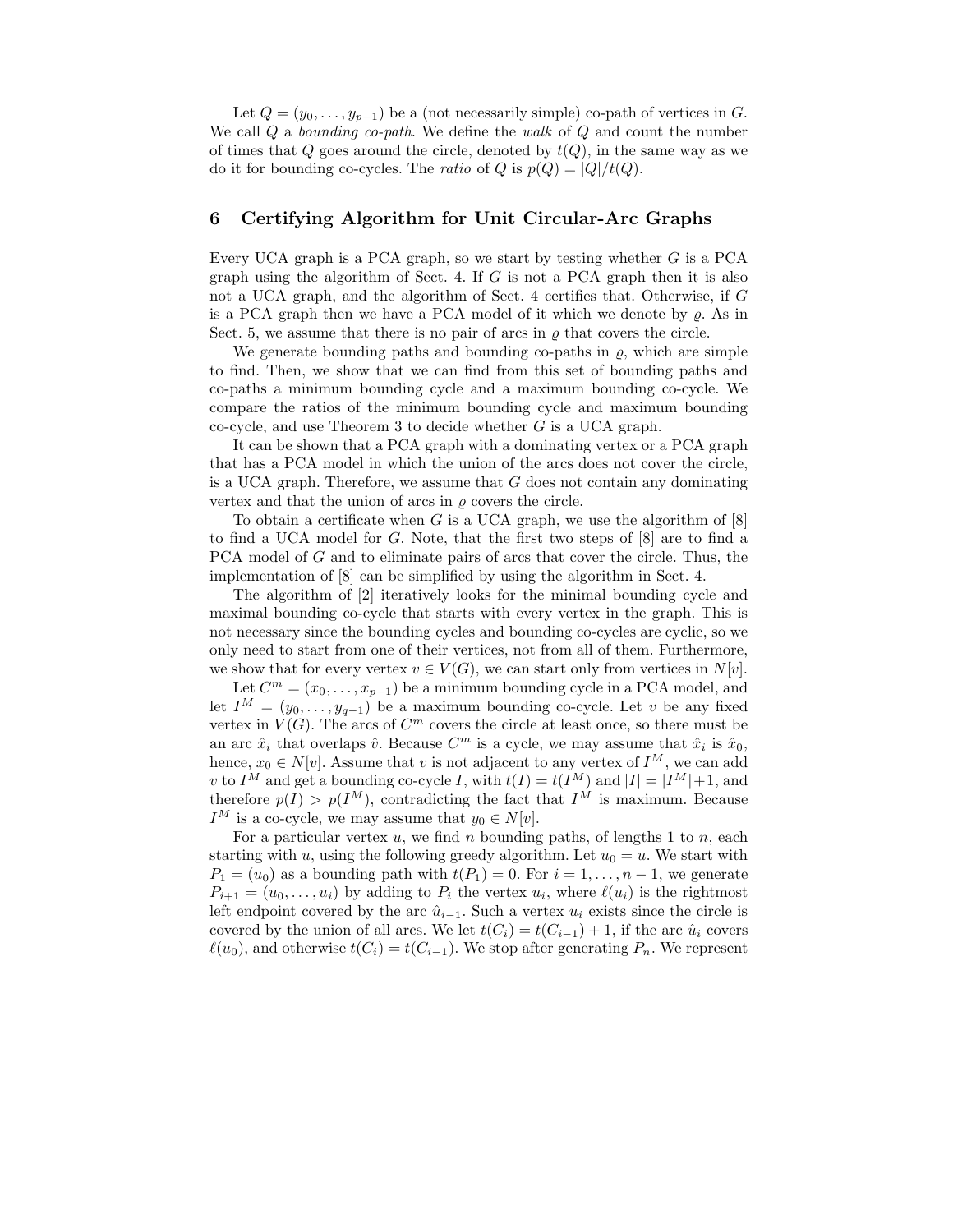the n bounding paths by the list of vertices in  $P_n$  and the list of the values  $t(P_i)$ for  $i = 1, \ldots, n$ .

Similarly, we find n bounding co-paths, of lengths 1 to  $n$ , each starting with u, using the following greedy algorithm. Let  $u_0 = u$ . We start with  $Q_1 = (u_0)$ as a bounding co-path with  $t(Q_1) = 1$ . For  $i = 1, ..., n - 1$ , we generate  $Q_{i+1} =$  $(u_0, \ldots, u_i)$  by adding to  $Q_i$  the vertex  $u_i$ , where  $\ell(u_i)$  is the leftmost left endpoint not covered by the arc  $\hat{u}_{i-1}$ . Since  $u_{i-1}$  is not a dominating vertex,  $u_{i-1}u_i \notin$  $E(G)$ . We let  $t(Q_i) = t(Q_{i-1}) + 1$ , if the arc  $\hat{u}_i$  covers  $\ell(u_0)$ , and otherwise  $t(Q_i) = t(Q_{i-1})$ . We stop after generating  $Q_n$ . We represent the *n* bounding copaths by the list of vertices in  $Q_n$  and the list of the values  $t(Q_i)$  for  $i = 1, \ldots, n$ .

To implement these algorithms in  $O(n)$  time, we identify in advance, for every arc, the rightmost left endpoint it covers, and the leftmost left endpoint not covered by it. We do so by going around the circle from left to right, starting at some left endpoint, and maintaining  $\ell(x)$ , the last left endpoint we encountered. When we encounter a right endpoint  $r(y)$ , the last left endpoint that the arc  $\hat{y}$ covers is  $\ell(x)$ . We can find the leftmost left endpoint following each arc in the same way, by going around the circle from right to left.

Let  $v_0 \in V(G)$  be a vertex with a minimum degree, so  $|N[v_0]| = O(m/n)$ . We find n bounding paths and n bounding co-paths that start with each of the arc of vertices in  $N[v_0]$ , by the greedy algorithms described above. This takes  $O(n|N[v_0]|) = O(n \cdot m/n) = O(m)$  time and  $O(m)$  space. We then find among the  $O(m)$  bounding paths, the bounding path  $P^m$  for which  $p(P^m)$  is the smallest and the bounding co-path  $Q^M$  for which  $p(Q^M)$  is the largest. If there are more than one bounding paths or co-paths with the same ratio we take the shortest.

**Lemma 1.** For the bounding path  $P^m$  and the bounding co-path  $Q^M$  that we have found, we have  $p(P^m) \leq p(C^m)$  and  $p(I^M) \leq p(Q^M)$ .

*Proof.* Let  $C^m$  be a maximum bounding cycle, starting with  $x_0 \in N[v_0]$ . Let  $k = |C^m|$ , since  $C^m$  is a simple cycle,  $k \leq n$ . Let  $C_i$  be the prefix of  $C^m$  with  $|C_i| = i$ . The path  $C_i$  is a bounding path. Let  $P_i$  be the bounding path of length i stating at  $x_0$  that our greedy algorithm has found. We prove by induction on i, that the walk of  $C_i$  is a prefix of the walk of  $P_i$ . It follows that for every  $i = 1, ..., k$ , we have  $t(C_i) \le t(P_i)$ , and in particular  $p(C^m) = p(C_k) \ge p(P_k) \ge$  $p(P<sup>m</sup>)$ , as required.

For  $i = 1, C_1 = P_1$ , and thus the walks of  $C_1$  and  $P_1$  are identical. Assume that the walk of  $C_i$  is prefix of the walk of  $P_i$ . To get  $C_{i+1}$ , we add to  $C_i$  a vertex  $x_i$  such that the last occurrence of  $\ell(x_i)$  in the walk of  $C_i$  is not followed by an occurrence of  $r(x_i)$ . The walk of  $C_{i+1}$  starts with the walk of  $C_i$  and continues until  $r(x_i)$ . To get  $P_{i+1}$ , we add to  $P_i$  the vertex  $u_i$  such that  $\ell(u_i)$  is the last left endpoint in the walk of  $P_i$ . The walk of  $P_{i+1}$  starts with the walk of  $P_i$  and continues until  $r(u_i)$ . Since by induction the walk of  $C_i$  is a prefix of the walk of  $P_i$ , the last occurrence of  $\ell(x_i)$  in the walk of  $C_i$  corresponds to an occurrence of  $\ell(x_i)$  in the walk of  $P_i$  preceding or equal to the last occurrence of  $\ell(u_i)$  in the walk of  $P_i$ . Therefore the last occurrence of  $r(x_i)$  in  $C_{i+1}$  corresponds to an occurrence of  $r(x_i)$  in the walk of  $P_{i+1}$  preceding or equal to the last occurrence of  $r(u_i)$  in the walk of  $P_{i+1}$ . Thus, the walk of  $C_{i+1}$  is a prefix of the walk of  $P_{i+1}$ .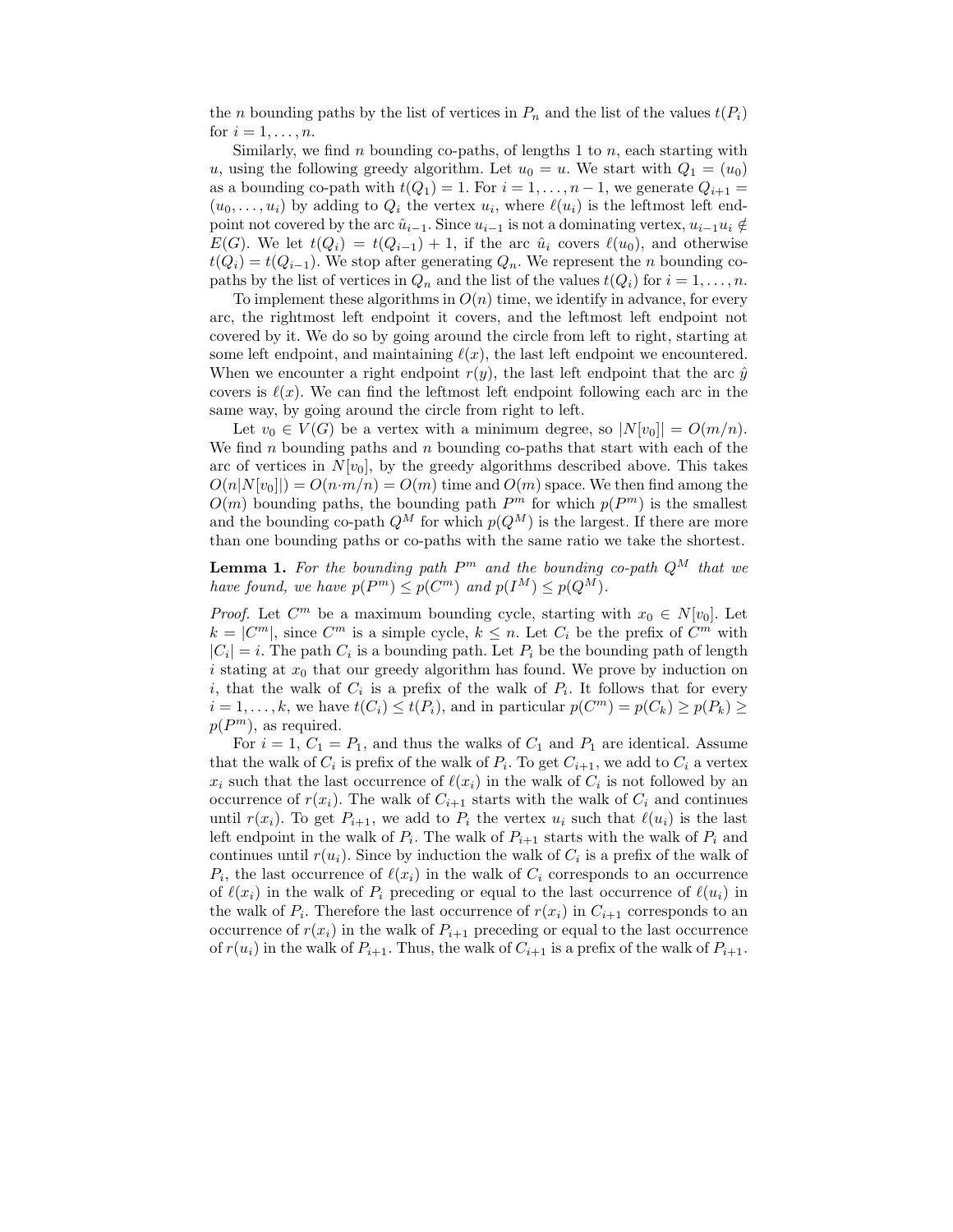The claim  $p(I^M) \leq p(Q^M)$  is proved similarly.

**Lemma 2.** The bounding path  $P^m$  and the bounding co-path  $Q^M$  that we have found, are a minimum bounding cycle and a maximum bounding co-cycle.

*Proof.* Let  $P^m = (x_0, \ldots x_{p-1})$  and let  $Q^M = (y_0, \ldots y_{q-1})$ . By Lemma 1 it suffices to prove that  $P^m$  is a simple cycle and that  $Q^M$  is a simple co-cycle.

Assume that  $P^m$  is not a simple path. So, there are i, j such that  $x_i = x_j$  but  $i \neq j$ . Let i be the minimal index for which there exists  $\ell > i$  such that  $x_i = x_\ell$ , let j be the minimal possible value of  $\ell$ . The way that our greedy algorithm chooses the successor of each vertex does not depend on its location on the path, so  $x_{i+k} = x_{j+k}$  for every  $k = 1, \ldots, (p-1) - j$ . Let  $C = (x_{p-(j-i)}, \ldots, x_{p-1})$ . The path C is simple by the way we choose  $x_i$  and  $x_j$ , C is a cycle since  $x_{p-1} =$  $x_{p-(j-i)-1}$  and since C is a suffix of  $P^m$ , it is a bounding cycle. We have a bounding cycle with a ratio  $p(C) \geq p(C^m) \geq p(P^m)$ . So we can truncate  $P^m$ after  $x_{p-(j-i)-1}$  and get a new bounding path P with  $p(P) \leq p(P^m)$  which is a prefix of  $P^m$ . This contradicts the definition of  $P^m$ , to be the shortest path with the maximal ratio that the greedy algorithm found. Similarly, we can show that  $Q^M$  is a simple co-path.

Now, assume that  $P^m$  is not a cycle. The last arc  $\hat{x}_{p-1}$  does not cover  $\ell(x_0)$ , so it does not start a new turn around the circle. Let  $P$  be the prefix of  $P<sup>m</sup>$  of length  $p-1$ . We have  $|P| < |P^m|$  but  $t(P) = t(P^m)$  therefore  $p(P) < p(P^m)$ . That is a contradiction to the way we found  $P^m$ .

Assume that  $Q^M$  is not a co-cycle. It follows that the arc  $\hat{y}_{q-1}$  overlaps  $\hat{y}_0$ . If the arc  $\hat{y}_{q-1}$  covers  $r(y_0)$  then  $\hat{y}_{q-2}$  covers  $\ell(y_0)$ , because otherwise the greedy algorithm would have chosen  $y_0$  to be  $y_{q-1}$ . Since there is no dominating vertex in  $G$ , there is a pair of nonadjacent vertices, this pair is a bounding co-cycle with ratio 2, so we have  $2 \leq p(Q^M)$ . Let Q be the prefix of  $Q^M$  of length  $q-2$ . Since there is one arc less in Q that covers  $\ell(y_0)$ , we have  $t(Q) = t(Q^M) - 1$ . And since  $p(Q^M) \ge 2$  we have  $p(Q^M) \le p(Q)$ , which contradict the way we define  $Q^M$ .  $\Box$ 

Therefore, by Theorem 3, G is a UCA graph if and only if  $p(Q^M) < p(P^m)$ . If G is not a UCA graph we use  $P^m$  and  $Q^M$  as a certificate.

#### 6.1 The Certificate and the Authentication Algorithm

If G is a UCA graph then the certificate is a UCA model. This certificate can be authenticated by authenticating that it is a PCA model as in Sect. 4.3 and comparing the length of all the arcs. This can be done in  $O(n+m)$  time.

If G is not a PCA graph, the certificate and its authentication algorithm are as in Sect. 4.3. The size and the authentication time of this certificate are  $O(n)$ .

If we decided that  $G$  is a PCA graph but not a UCA graph then we have a bounding cycle  $P^m$ , and a bounding co-cycle  $Q^M$  with  $p(Q^M) \geq p(P^m)$  in a PCA model  $\rho$ . Authenticating that  $\rho$  is a valid PCA model without pairs of arcs that cover the circle, takes  $O(m+n)$  time. We can verify in the same time bound that  $P<sup>m</sup>$  and  $Q<sup>M</sup>$  are bounding cycle and bounding co-cycle respectively, and compute  $t(P^m)$  and  $t(Q^M)$  from the model, by following the walks of  $P^m$  and  $Q^M$ .